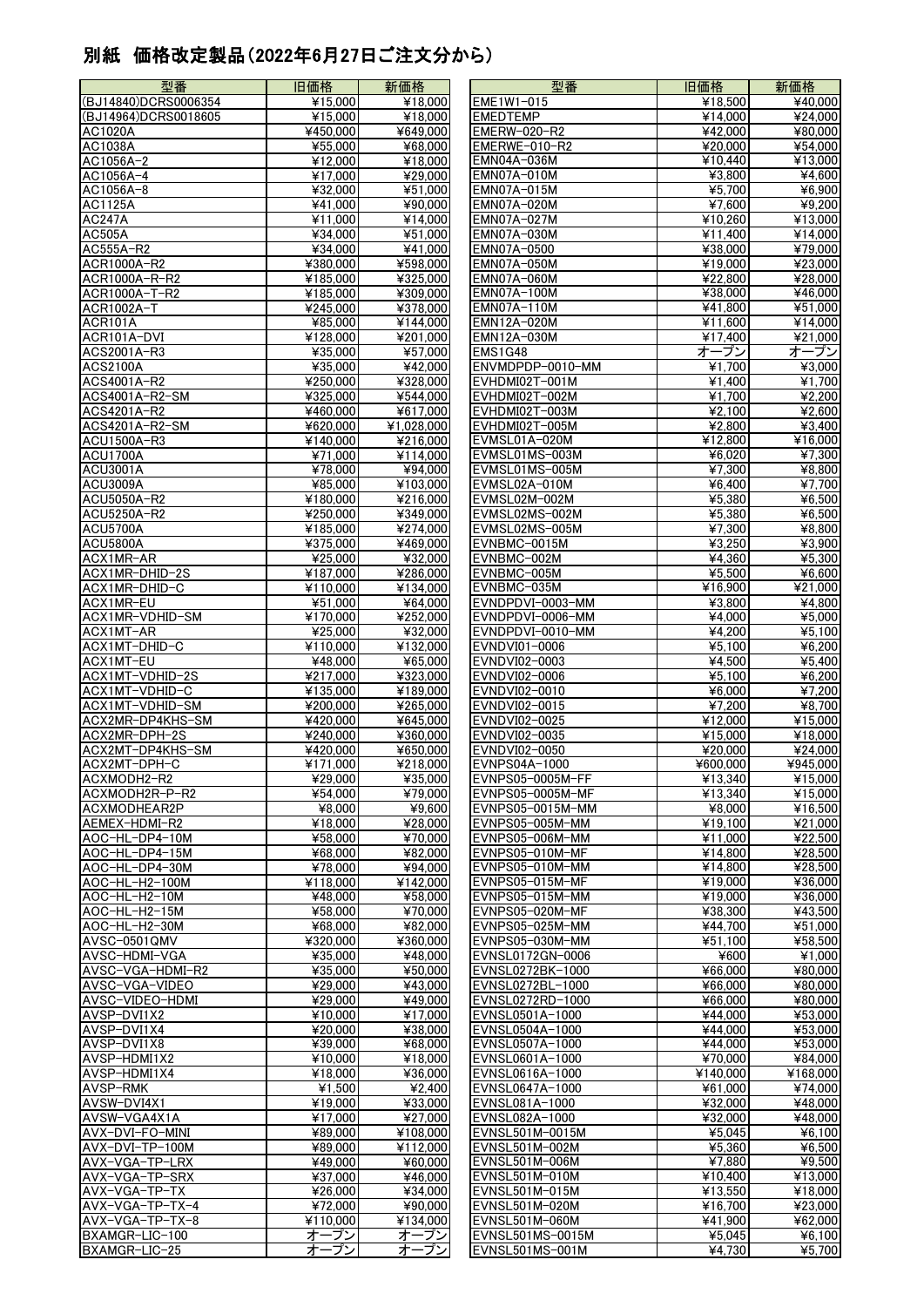| BXAMGR-R2           | オープン                       | オープン                         | EVNSL501MS-0025M  | 45,675                      | ¥6,900                     |
|---------------------|----------------------------|------------------------------|-------------------|-----------------------------|----------------------------|
| C5EEZUP-100PAK      | ¥16,000                    | ¥20,000                      | EVNSL501MS-002M   | ¥5,360                      | ¥6,500                     |
| C6ABC50S-RD-1000    | ¥51,800                    | ¥70,000                      | EVNSL501MS-003M   | ¥5,990                      | ¥7,200                     |
| C6AFP70S-24         | ¥39,000                    | ¥47.000                      | EVNSL501MS-005M   | ¥7,250                      | ¥8,700                     |
| C6AFP70S-48         | ¥75,000                    | ¥90,000                      | EVNSL501MS-007M   | ¥8,510                      | ¥11,000                    |
|                     |                            |                              | EVNSL501MS-008M   |                             | ¥11,500                    |
| C6AJA70-BL-R2-25PAK | ¥24,000                    | ¥29.000                      |                   | 49,140                      |                            |
| C6APC28-BK-07       | ¥1.120                     | ¥1,400                       | EVNSL501MS-010M   | ¥10,400                     | ¥13,000                    |
| C6APC28-BK-15       | $\overline{4}$ 1,500       | $\overline{41,800}$          | EVNSL501MS-011M   | ¥11,030                     | ¥14,000                    |
| C6APC28-BL-05       | ¥1,020                     | $\overline{4}$ 1,300         | EVNSL501MS-012M   | ¥11,660                     | ¥15,000                    |
| C6APC28-BL-10       | ¥1,280                     | ¥1,600                       | EVNSL501MS-013M   | ¥12,290                     | $\frac{1}{16,000}$         |
| C6APC28-BL-12       | ¥1,350                     | ¥1,700                       | EVNSL501MS-015M   | ¥13,550                     | ¥18,000                    |
| C6APC28-BL-15       | ¥1,500                     | ¥1,800                       | EVNSL501MS-016M   | ¥14,180                     | ¥19,000                    |
| C6APC28-BL-20       | ¥1,740                     | $\overline{\mathsf{4}}2,100$ | EVNSL501MS-019M   | ¥16,070                     | ¥22,000                    |
| C6APC28-GN-04       | ¥980                       | ¥1,200                       | EVNSL501MS-020M   | ¥16,700                     | ¥23,000                    |
| C6APC28-GN-12       | ¥1,350                     | $\overline{4}$ 1,700         | EVNSL501MS-022M   | ¥17.960                     | ¥25,000                    |
|                     |                            |                              |                   |                             |                            |
| C6APC28-GN-15       | ¥1,500                     | ¥1,800                       | EVNSL501MS-025M   | ¥19,850                     | ¥28,000                    |
| C6APC28-GN-20       | ¥1,740                     | 42,100                       | EVNSL501MS-030M   | ¥23,000                     | ¥32,000                    |
| C6APC28-GY-01       | ¥840                       | $\overline{4}$ 1,100         | EVNSL501MS-035M   | ¥26,150                     | ¥37,000                    |
| C6APC28-GY-15       | ¥1,500                     | ¥1,800                       | EVNSL501MS-040M   | ¥29,300                     | ¥42,000                    |
| C6APC28-GY-20       | ¥1,740                     | ¥2.100                       | EVNSL501MS-050M   | $\overline{\text{¥35,600}}$ | ¥52,000                    |
| C6APC28-RD-02       | ¥880                       | ¥1,100                       | EVNSL501MS-100M   | ¥67,100                     | ¥81,000                    |
| C6APC28-RD-03       | ¥920                       | $\overline{41,200}$          | EVNSL505MS-100M   | ¥67,100                     | $\overline{*}81,000$       |
| C6APC28-RD-07       | ¥1.120                     | ¥1.400                       | EVNSL507MS-005M   | ¥7,250                      | ¥8,700                     |
| C6APC28-WH-01       | ¥840                       | ¥1,100                       | EVNSL514MS-002M   | ¥6,060                      | ¥7,300                     |
|                     |                            |                              |                   |                             |                            |
| C6APC28-WH-03       | ¥920                       | $\overline{4}$ 1,200         | EVNSL514MS-003M   | ¥7,040                      | ¥8,500                     |
| C6APC28-WH-04       | ¥980                       | ¥1,200                       | EVNSL514MS-005M   | ¥9.000                      | ¥11,000                    |
| C6APC28-WH-05       | ¥1,020                     | $\overline{41,300}$          | EVNSL514MS-020M   | ¥23,700                     | ¥29,000                    |
| C6APC28-WH-10       | ¥1,280                     | ¥1,600                       | EVNSL514MS-025M   | ¥28,600                     | ¥35,000                    |
| C6APC28-WH-15       | ¥1,500                     | $\overline{41,800}$          | EVNSL514MS-100M   | ¥102,100                    | ¥123,000                   |
| C6APC28-YL-03       | ¥920                       | ¥1.200                       | EVNSL518M-001M    | ¥5,080                      | ¥6,100                     |
| C6APC28-YL-07       | ¥1,120                     | ¥1,400                       | EVNSL75M-0015M    | ¥5,570                      | ¥6,700                     |
| C6APC28-YL-10       | ¥1,280                     | ¥1,600                       | EVNSL75M-001M     | ¥5,080                      | ¥6,100                     |
| C6APC28-YL-12       | ¥1,350                     | ¥1,700                       | EVNSL75MS-003M    | ¥7,040                      | ¥8,500                     |
|                     |                            |                              |                   |                             |                            |
| C6APC28-YL-15       | ¥1,500                     | $\overline{4}1,800$          | EVNSL75MS-022M    | ¥25,660                     | $\overline{$}31,000$       |
| C6APC80S-BK-07      | ¥2.800                     | ¥3,400                       | EVNSL75MS-026M    | ¥29,580                     | ¥36,000                    |
| C6APC80S-BK-20      | ¥4,900                     | ¥5,900                       | EVNSL75MS-030M    | ¥33,500                     | ¥41,000                    |
| C6APC80S-BL-07      | $\overline{\text{42,800}}$ | ¥3.400                       | EVNSL75MS-032M    | ¥35,460                     | ¥43,000                    |
| C6APC80S-BL-10      | ¥3,200                     | ¥3,900                       | EVNSL75MS-033M    | ¥36,440                     | ¥44,000                    |
| C6APC80S-BL-15      | ¥4,100                     | ¥5,000                       | EVNSL75MS-040M    | ¥43,300                     | 452,000                    |
| CBCC330751          | ¥1,300                     | ¥1,700                       | EVNSL75MS-041M    | ¥44,280                     | ¥54,000                    |
| CL050A              | ¥47,000                    | ¥57,000                      | EVNSL75MS-050M    | ¥53,100                     | ¥64,000                    |
| CL1090A-F           | ¥16,000                    | ¥20,000                      | EVNSL75MS-057M    | ¥59.960                     | ¥72,000                    |
| <b>DCX1000</b>      | ¥310.000                   | ¥401,000                     | EVNSL75MS-062M    |                             | ¥78,000                    |
|                     |                            |                              |                   | ¥64,860                     |                            |
| <b>DCX3000</b>      | ¥850,000                   | ¥1.032.000                   | EVNSLJ81M-001M    | ¥4,420                      | $\overline{\text{45,400}}$ |
| <b>DCX3000-DVR</b>  | ¥120,000                   | ¥144,000                     | EVNSLJ81MS-003M   | ¥5,060                      | 46,100                     |
| DCX3000-DVR-RMK     | ¥45,000                    | ¥54,000                      | EVNSLJ81MS-015M   | ¥8,900                      | $\overline{4}1,000$        |
| DCX3000-DVT         | ¥45,000                    | ¥54,000                      | EVNSLJ81MT-001M   | ¥4,420                      | ¥5,400                     |
| DIN-RAIL MC2        | ¥5,000                     | ¥8,900                       | EVNSLJ83M-0015M   | ¥4,580                      | ¥5,500                     |
| DTX1000-RMK1        | ¥4,300                     | ¥5,200                       | EVNSLJ83M-002M    | ¥4,740                      | ¥5,700                     |
| DTX1000-RMK2        | ¥11,000                    | ¥14,000                      | EVNSLJ83M-003M    | ¥5,060                      | ¥6,100                     |
| DVI-I-DL-001.5M     | 42.100                     | ¥2.800                       | EVNSLJ85MS-015M   | ¥8,900                      | ¥11,000                    |
| DVI-I-DL-001M       | ¥2,000                     | ¥2,700                       | EVNSLJ85MS-020M   | ¥10,500                     | ¥13,000                    |
|                     |                            |                              |                   |                             |                            |
| DVI-I-DL-002M       | ¥2,800                     | 43,400                       | EYN851A-PB-1000   | ¥13,000                     | ¥32,000                    |
| DVI-I-DL-005M       | ¥5.100                     | ¥6,200                       | EYN853A-PB-1000   | ¥13,000                     | ¥32.000                    |
| DVI-I-DL-010M       | ¥8,900                     | ¥10,700                      | EYN855A-PB-1000   | ¥13,000                     | ¥32,000                    |
| EBN04C-020M-MM      | ¥11,100                    | ¥15.000                      | EYN857A-PB-1000   | ¥13,000                     | ¥32,000                    |
| EBN04CXX-025M-MM    | ¥13,150                    | ¥18,000                      | EYN859A-PB-1000   | ¥13,000                     | ¥32,000                    |
| EBN04CXX-040M-MM    | ¥17,500                    | ¥24,000                      | EYN866A-PB-1000   | ¥38,000                     | ¥48,000                    |
| EBN04CXX-050M-MM    | ¥20.400                    | ¥28,000                      | EYN870A-PB-1000   | ¥38,000                     | ¥48,000                    |
| EBN04H-002M-FF      | ¥5,080                     | ¥6,900                       | EYN876A-PB-1000   | ¥38,000                     | ¥48,000                    |
| EBN04H-003M-FF      | ¥5,370                     | ¥7.300                       | EYN878A-PB-1000   | ¥38,000                     | ¥48,000                    |
| EBN04H-005M-FF      | ¥5,950                     | ¥8,100                       | FA440-R2          | ¥2,000                      | ¥2,400                     |
| EBN04H-010M-FF      | ¥7,400                     | ¥10,000                      | FA4509F-GY        | ¥1,700                      | ¥2,100                     |
|                     |                            |                              |                   |                             |                            |
| EBN04H-030M-FF      | ¥13,200                    | ¥18,000                      | <b>FA4509M-BK</b> | ¥1,700                      | $\overline{42,100}$        |
| EBN04HBXS-0015M-FM  | ¥5,435                     | ¥7,400                       | FA4509M-GY        | ¥1,700                      | ¥2,100                     |
| EBN04HBXS-001M-FM   | ¥5,290                     | ¥7.200                       | <b>FAU963</b>     | ¥1,200                      | ¥1,500                     |
| EBN04HBXS-002M-FM   | ¥5,580                     | ¥7,600                       | <b>FAU964</b>     | ¥1,400                      | ¥1,800                     |
| EBN04HBXS-003M-FM   | ¥5,870                     | ¥8,000                       | FAUSB31           | ¥2,500                      | ¥4,800                     |
| EBN04HBXS-005M-FM   | ¥6,450                     | ¥8,800                       | <b>FAX065</b>     | ¥2,500                      | ¥4,000                     |
| EBN04HBXS-010M-FM   | ¥7,900                     | ¥11,000                      | <b>FAX066</b>     | ¥2,500                      | ¥4,000                     |
| EBN04HBXS-010M-MM   | ¥7,900                     | ¥11,000                      | <b>FAX800</b>     | ¥3,100                      | ¥5,000                     |
| EBN04HBXS-015M-MM   | ¥9,350                     | ¥13,000                      | FC200-R2          | ¥910                        | ¥1,100                     |
| EBN04HBXS-020M-MM   | ¥10,800                    | ¥15,000                      | <b>FM009</b>      | ¥1,000                      | ¥1,200                     |
| EBN04HXS-0015M-FF   | ¥5,135                     | ¥7,000                       | <b>FM018</b>      | ¥690                        | ¥1,000                     |
| EBN04HXS-0015M-MF   |                            |                              |                   |                             |                            |
|                     | 45,135                     | ¥7.000                       | FM508-R2          | ¥1,700                      | ¥2,100                     |
| EBN04HXS-001M-FF    | ¥4.990                     | ¥6,800                       | <b>FM509</b>      | ¥1.400                      | ¥1,700                     |
| EBN04HXS-001M-MF    | ¥4.990                     | 46,800                       | <b>FM590</b>      | ¥1,400                      | ¥1,700                     |
| EBN04HXS-002M-FF    | ¥5,280                     | ¥7,200                       | FM593-10PAK       | ¥16.000                     | ¥20,000                    |
| EBN04HXS-005M-FF    |                            |                              | <b>FM606</b>      | ¥1,700                      | ¥2,100                     |
|                     | ¥6,150                     | ¥8,400                       |                   |                             |                            |
| EBN04HXS-008M-MF    | ¥7,020                     | ¥9,500                       | FM692             | ¥2,300                      | ¥2,800                     |
| EBN04HXS-010M-FF    | ¥7,600                     | ¥11,000                      | FM693             | ¥2,800                      |                            |
| EBN04HXS-010M-MF    | ¥7,600                     | ¥11,000                      | <b>FM800-R2</b>   | ¥3.900                      | ¥3,400<br>¥4,700           |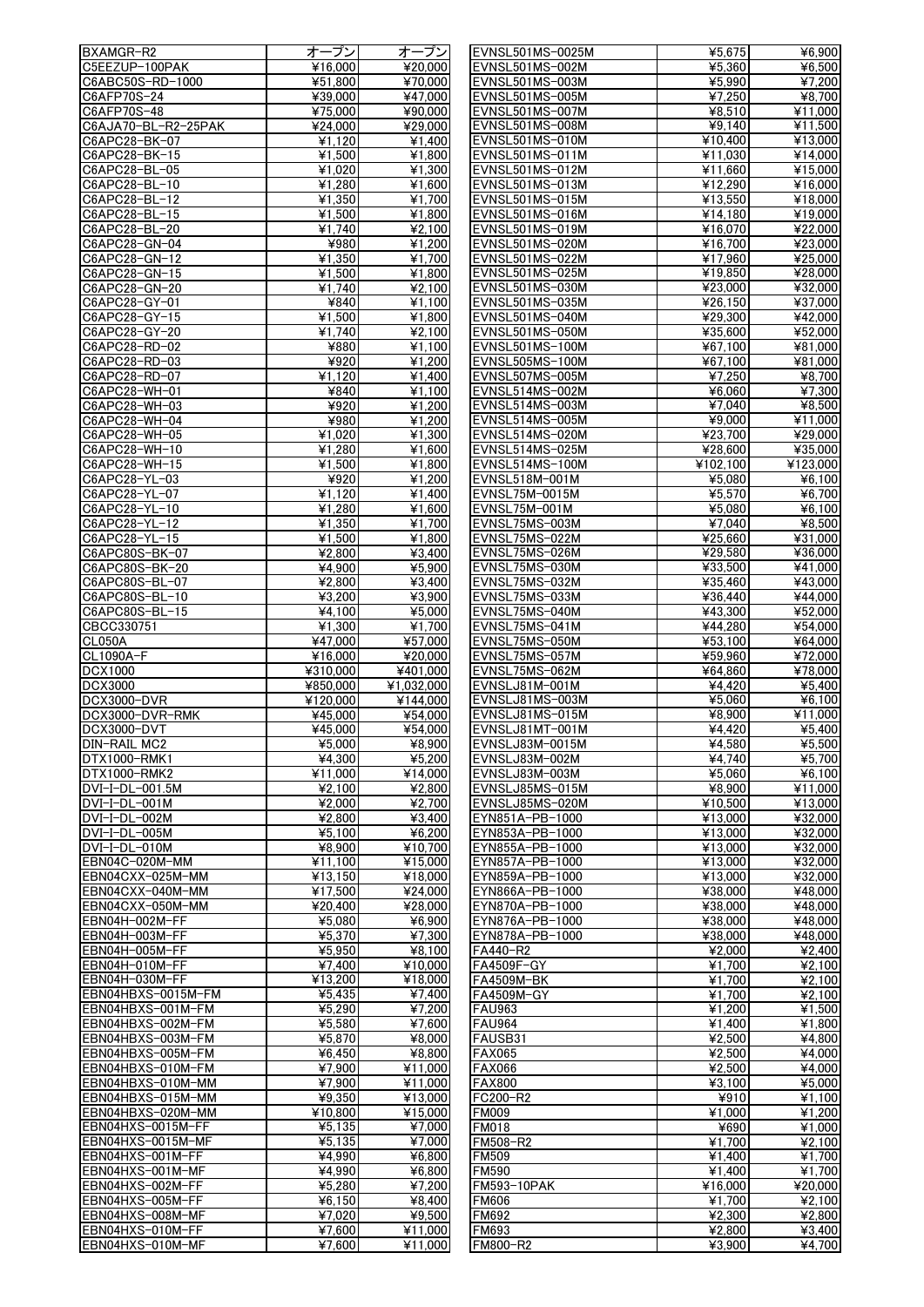| EBN04HXS-011M-FF                     | ¥7,890                       | ¥12,000                    | FM810-R2             | 45,800                      | ¥7,000   |
|--------------------------------------|------------------------------|----------------------------|----------------------|-----------------------------|----------|
| EBN04HXS-015M-FF                     | ¥9,050                       | ¥13,000                    | <b>FMT1020</b>       | ¥2.600                      | ¥3.200   |
|                                      |                              |                            |                      |                             |          |
| EBN04HXS-015M-MF                     | ¥9.050                       | ¥13,000                    | FMT1021              | ¥3,100                      | ¥3,800   |
| EBN04HXS-015M-MM                     | ¥9.050                       | ¥13,000                    | FMT1050              | ¥2.000                      | ¥2.400   |
| EBN04HXS-020M-FF                     | ¥10,500                      | ¥15,000                    | <b>FMT1080</b>       | ¥920                        | ¥1,200   |
| EBN04HXS-020M-MF                     | ¥10,500                      | ¥15,000                    | <b>FMT1081</b>       | ¥1.200                      | ¥1.500   |
| EBN04HXS-020M-MM                     | ¥10,500                      | ¥15,000                    | FMTP5E-100PAK        | ¥16,000                     | ¥20,000  |
|                                      |                              |                            |                      |                             |          |
| EBN04HXS-023M-FF                     | ¥11,370                      | ¥16,000                    | FMTP6-R2-250PAK      | ¥36.000                     | ¥44,000  |
| EBN04HXS-026M-FF                     | ¥12,240                      | ¥17,000                    | FMTP6S-100PAK        | ¥22,000                     | ¥27,000  |
| EBN04HXS-027M-FF                     | ¥12,530                      | ¥18,000                    | FMTP6S-50PAK         | ¥11,000                     | ¥14,000  |
| EBN04HXS-030M-FF                     | ¥13,400                      | ¥20,000                    | FOCMR10-010M-LCLC-GR | ¥6,900                      | ¥9,900   |
|                                      |                              |                            |                      |                             |          |
| EBN07H-0005M-MM                      | ¥4,790                       | ¥6.500                     | FOCMR50-001M-SCSC-OR | ¥2,800                      | ¥5,500   |
| EBN07H-002M-FF                       | ¥5.360                       | $\overline{\text{¥7.300}}$ | FOCMR50-003M-LCLC-OR | ¥3.500                      | ¥6.000   |
| EBN07H-005M-MF                       | ¥6,500                       | ¥8.800                     | FOCMR50-010M-SCSC-OR | ¥5,200                      | ¥7,700   |
| EBN07H-020M-FF                       | ¥12,200                      | ¥17,000                    | FOLB50M3-LC          | ¥3,300                      | ¥4,000   |
|                                      |                              |                            |                      |                             |          |
| EBN07H-020M-MF                       | ¥12,200                      | ¥17,000                    | FOM4-001M-LCLC       | ¥4,000                      | ¥4.800   |
| EBN07H-050M-FF                       | ¥23,600                      | ¥32,000                    | FOM4-002M-LCLC       | ¥4,500                      | ¥5,400   |
| EBN07HB-002M-FM                      | ¥5,660                       | ¥7,700                     | FOM4-003M-LCLC       | ¥5,000                      | ¥6,000   |
| EBN07HB-010M-FM                      | ¥8,700                       | ¥12,000                    | FOM4-005M-LCLC       | ¥5,500                      | ¥6,600   |
| EBN07HB-015M-FM                      | ¥10,600                      | ¥15,000                    | FOM4-015M-LCLC       | ¥8,500                      | ¥10,200  |
|                                      |                              |                            |                      |                             |          |
| EBN07HB-015M-MF                      | ¥10,600                      | ¥15,000                    | FOPT50S1-LC-12YL-3   | ¥10,000                     | ¥12,000  |
| EBN07HB-020M-MF                      | ¥12,500                      | ¥17,000                    | FOPT50S1-SC-6YL-3    | ¥4,600                      | ¥5,600   |
| EBN07HBXS-0005M-MM                   | ¥5,290                       | ¥7,200                     | <b>FOT118</b>        | ¥5,800                      | ¥7,000   |
| EBN07HBXS-003M-FM                    | ¥6,240                       | ¥8,500                     | FOT123               | ¥4,600                      | ¥5,600   |
| EBN07HBXS-010M-FM                    | $\overline{$48,900}$         |                            |                      |                             |          |
|                                      |                              | ¥13.000                    | <b>FOT125</b>        | ¥5,800                      | ¥7,000   |
| EBN07HBXS-015M-FM                    | ¥10,800                      | ¥15,000                    | <b>FOT128</b>        | ¥4,600                      | ¥5,600   |
| EBN07HBXS-020M-FF                    | ¥12,700                      | ¥18,000                    | FT9550A              | ¥16,000                     | ¥20,000  |
| EBN07HBXS-020M-MF                    | ¥12,700                      | ¥18,000                    | HD6224A              | ¥79,800                     | ¥124,000 |
| EBN07HXS-0015M-FF                    | ¥5,370                       | ¥7,300                     | <b>IC101A</b>        | $\overline{4}13,000$        | ¥20,000  |
|                                      |                              |                            |                      |                             |          |
| EBN07HXS-0015M-MF                    | ¥5,370                       | ¥7,300                     | IC1023A              | ¥69,000                     | ¥140,000 |
| EBN07HXS-001M-FF                     | ¥5,180                       | ¥7,000                     | <b>IC1025A</b>       | ¥90,000                     | ¥119,000 |
| EBN07HXS-001M-MF                     | ¥5,180                       | ¥7.000                     | <b>IC1027A</b>       | ¥42,000                     | ¥72,000  |
| EBN07HXS-002M-FF                     | ¥5,560                       | ¥7,600                     | IC1473A-F-ET         | ¥16,000                     | ¥20,000  |
|                                      |                              |                            |                      |                             |          |
| EBN07HXS-003M-FF                     | ¥5,940                       | ¥8,100                     | IC1474A-F            | ¥16,000                     | ¥20,000  |
| EBN07HXS-004M-MF                     | ¥6,320                       | ¥8,600                     | IC147A-R3            | $\overline{\text{45}}$ ,400 | ¥8.100   |
| EBN07HXS-005M-FF                     | ¥6,700                       | ¥9,100                     | IC280A-R2            | ¥53,000                     | ¥82,000  |
| EBN07HXS-005M-MF                     | ¥6,700                       | $\overline{49,100}$        | IC282A               | ¥15,000                     | ¥23,000  |
| EBN07HXS-007M-FF                     | ¥7,460                       | ¥11,000                    | IC400A-R2            | ¥62,000                     | ¥93,000  |
|                                      |                              |                            |                      |                             |          |
| EBN07HXS-010M-FF                     | ¥8,600                       | ¥12,000                    | IC402A-R2            | $\sqrt{$69,000}$            | ¥97,000  |
| EBN07HXS-010M-MF                     | ¥8,600                       | ¥12,000                    | IC404A-R2            | ¥180,000                    | ¥268,000 |
| EBN07HXS-018M-FF                     | ¥11,640                      | ¥16,000                    | IC406A-R2            | ¥230,000                    | ¥307,000 |
| EBN07HXS-020M-MF                     | ¥12,400                      | ¥17,000                    | IC502A-R2            | ¥200,000                    | ¥240,000 |
| EBN07HXS-030M-MF                     | ¥16,200                      | ¥22,000                    | IC569A               | ¥12,000                     | ¥16,000  |
|                                      |                              |                            |                      |                             |          |
| EBN12CXX-015M-MM                     | ¥15,600                      | 422,000                    | <b>IC820A</b>        | ¥20,000                     | ¥24.000  |
| EBN12CXX-020M-MM                     | ¥18,500                      | ¥25,000                    | <b>IC821A</b>        | ¥28,000                     | ¥34.000  |
| EBN12CXX-030M-MF                     | $\overline{\text{42}}$ 4,300 | ¥33,000                    | ICD103A              | ¥38,000                     | ¥46,000  |
| EBN12G-001M-FF                       | ¥5,880                       | ¥8,000                     | ICI207A              | ¥74.000                     | ¥89,000  |
|                                      |                              |                            |                      |                             |          |
| EBN12H-005M-MF                       | ¥8,000                       | ¥11,000                    | ICU504A              | ¥187,000                    | ¥297,000 |
| EBN12H-006M-FF                       | ¥8,580                       | ¥12,000                    | JPM375A-R2           | ¥130,000                    | ¥156.000 |
| EBN12H-010M-FF                       | ¥10,900                      | ¥15,000                    | <b>JPM380A</b>       | ¥92,000                     | ¥111,000 |
| EBN12H-010M-MF                       | ¥10,900                      | ¥15,000                    | <b>JPM385A</b>       | ¥130,000                    | ¥156,000 |
| EBN12H-020M-FF                       | ¥16,700                      | ¥23,000                    | JPM390A              | ¥40.000                     | ¥51,000  |
|                                      |                              |                            |                      |                             |          |
| EBN12H-030M-FF                       | ¥22,500                      | ¥31,000                    | JPM427A-R2           | ¥40.000                     | ¥48,000  |
| EBN12H-030M-MF                       | ¥22,500                      | ¥31,000                    | JPM451C              | ¥1.700                      | ¥3.400   |
| EBN12HB-015M-MF                      | ¥14,100                      | ¥20,000                    | JPM455B-R2           | ¥4,900                      | ¥6.700   |
| EBN12HBXS-020M-FF                    | ¥17,200                      | ¥24.000                    | JPM455C-R2           | ¥6,000                      | ¥7,200   |
|                                      | ¥17,200                      | ¥24,000                    |                      | ¥46,000                     | ¥56,000  |
| EBN12HBXS-020M-FM                    |                              |                            | JPM612A-R8           |                             |          |
| EBN12HBXS-025M-FF                    | ¥20.100                      | ¥28,000                    | JPM804A-R2           | ¥58,000                     | ¥70,000  |
| EBN12HBXS-025M-FM                    | ¥20,100                      | ¥28,000                    | JPM806A-R2           | ¥104,000                    | ¥125,000 |
| EBN12HXS-005M-MF                     | ¥8,200                       | ¥12,000                    | JPM808A-R2           | ¥46,000                     | ¥56,000  |
| EBN12HXS-010M-MF                     | ¥11,100                      | ¥15,000                    | JPM810A-R2           | ¥81,000                     | ¥98,000  |
|                                      |                              |                            |                      |                             |          |
| EBN12HXS-010M-MM                     | ¥11.100                      | ¥15,000                    | JPM814A              | ¥69,000                     | ¥83,000  |
| EBN12HXS-020M-MM                     | ¥16,900                      | ¥23,000                    | <b>JPM816A</b>       | ¥120,000                    | ¥144,000 |
| EBN12HXS-030M-FF                     | ¥22,700                      | ¥31,000                    | JPM816A-HD           | ¥81,000                     | ¥98,000  |
| EBN12HXS-040M-FF                     | ¥28,500                      | ¥39,000                    | JPM818A              | ¥58,000                     | ¥70,000  |
| EBN12HXW-006M-MF                     | ¥9,080                       | ¥13,000                    | JPM820A              | ¥92,000                     | ¥111,000 |
| EBN12HXW-010M-MF                     | ¥11,400                      | ¥16,000                    | JPM820A-HD           | ¥66,000                     | ¥80,000  |
|                                      |                              |                            |                      |                             |          |
| EBN12HXX-001M-MF                     | $\overline{$46,280}$         | ¥8,500                     | KEY-CL               | ¥1,400                      | ¥1,700   |
| EBN12HXX-003M-MF                     | ¥7,440                       | ¥11,000                    | KV0004A-R2           | ¥140,000                    | ¥168,000 |
| EBN12HXX-003M-MM                     | ¥7,440                       | ¥11,000                    | KV0008A-R2           | ¥273,000                    | ¥328,000 |
| EBN12HXX-010M-MM                     | ¥11,500                      | ¥16,000                    | KV0081A              | ¥85,000                     | ¥128,000 |
|                                      |                              |                            |                      |                             |          |
| EBN12HXX-015M-FF                     | ¥14,400                      | ¥20,000                    | KV0161A              | ¥100,000                    | ¥154,000 |
| EBN12HXX-020M-FF                     | ¥17,300                      | ¥24,000                    | KV0416A-R2           | ¥245,000                    | ¥373,000 |
| EBN12HXX-025M-FF                     | ¥20,200                      | ¥28,000                    | KV0424A-R2           | ¥280,000                    | ¥416,000 |
| EBN16CXX-003M-MF                     | ¥9,920                       | ¥14,000                    | KV04AS-REM           | ¥75.000                     | ¥100,000 |
| EBN16CXX-003M-MM                     | ¥9,920                       | ¥14,000                    | KV04AUS-REM          | ¥81,000                     | ¥107,000 |
|                                      |                              |                            |                      |                             |          |
| EBN25C-003M-MM                       | ¥12,170                      | ¥17,000                    | <b>KV1400A</b>       | ¥15,000                     | ¥19,000  |
| EBN25C-005M-MM                       | ¥14,150                      | ¥20,000                    | KV1401A              | ¥15.000                     | ¥18,000  |
| EBN25C-040M-MF                       | ¥48,800                      | ¥66,000                    | KV1403A              | ¥17,000                     | ¥24,000  |
| EBN25C-050M-MF                       | ¥58,700                      | ¥80,000                    | KV1409A              | ¥26,000                     | ¥32,000  |
|                                      |                              |                            |                      |                             |          |
| EBN25CXS-020M-MM<br>EBN25CXS-030M-MM | ¥29,200                      | ¥40,000                    | <b>KV2004A</b>       | ¥80,000                     | ¥125,000 |
|                                      | ¥39.100                      | ¥53,000                    | <b>KV2008A</b>       | ¥220.000                    | ¥369.000 |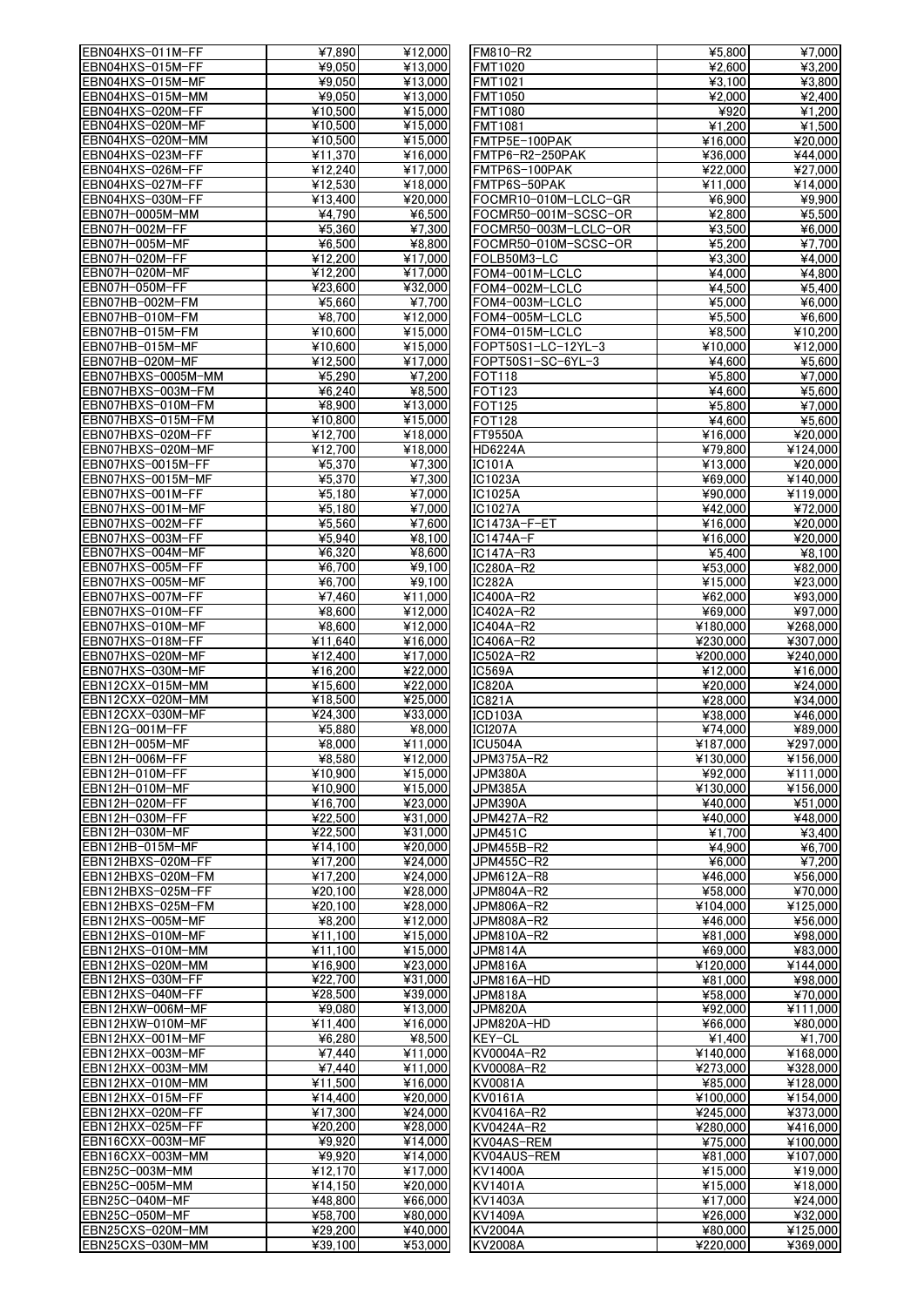|                                      | ¥58,900              | ¥80,000                     | KV3004A                   | ¥65,000              | ¥103,000                               |
|--------------------------------------|----------------------|-----------------------------|---------------------------|----------------------|----------------------------------------|
| ECN07A-0500                          | ¥23.000              | ¥63,000                     | KV62-CBL                  | ¥25,000              | ¥30,000                                |
| ECN07C-0015M-MF                      | ¥4.270               | ¥5,800                      | <b>KV752A</b>             | ¥98,000              | ¥118,000                               |
| EDJ07CI-0015M                        | 45,165               | ¥6,200                      | <b>KV9204A</b>            | ¥69,000              | ¥83,000                                |
| EDJ07CI-003M                         | ¥5,630               | ¥6,800                      | <b>KV9208A</b>            | ¥92,000              | ¥111,000                               |
| EDJ07DI-001M                         | ¥5,510               | ¥6,700                      |                           |                      | ¥148.000                               |
|                                      |                      |                             | <b>KV9508A</b>            | ¥90,000              |                                        |
| EDJ07DI-003M                         | ¥6.130               | ¥7.400                      | KV9612A                   | ¥19,000              | ¥33,000                                |
| EDJ07DI-006M                         | ¥7.060               | ¥8,500                      | KV9612A-K                 | ¥22,500              | ¥38,000                                |
| EDJ07DI-008M                         | ¥7,680               | ¥9,300                      | <b>KV9614A</b>            | ¥29,000              | ¥53,000                                |
| EDJ07DI-009M                         | ¥7,990               | $\overline{49,600}$         | KV9614A-K                 | ¥36,500              | ¥64,000                                |
| EDJ07DI-012M                         | $\overline{$48,920}$ | ¥11,000                     | KV9622A                   | ¥25,000              | ¥41,000                                |
| EDJ07DI-015M                         | ¥9,850               | ¥12,000                     | KV9624A                   | ¥40,000              | ¥72,000                                |
| EDJ07DI-020M                         | ¥11,400              | ¥14,000                     | <b>KV9702A</b>            | 422,000              | $\overline{\text{¥}38,000}$            |
| EDJ07DI-021M                         | ¥11,710              | ¥15.000                     | <b>KV9704A</b>            | ¥35,000              | ¥59,000                                |
| EDJ07DI-030M                         | ¥14,500              | ¥18,000                     | KVGA-DVID                 | ¥27,000              | ¥33,000                                |
|                                      |                      |                             |                           |                      |                                        |
| EDJ07DI-100M                         | ¥36,200              | $\overline{\text{444,000}}$ | KVP4000A-R3               | ¥550,000             | ¥783,000                               |
| EDN04A-1000                          | ¥46,000              | ¥56,000                     | KVUSB2PS2                 | ¥6,300               | ¥8,100                                 |
| EDN04BXX-002M-MM                     | ¥6,340               | ¥7,700                      | KVUSB-PS2                 | ¥21,000              | ¥26,000                                |
| EDN04H-0005M-MF                      | ¥4,015               | ¥5,500                      | KVXLC-100                 | ¥120,000             | ¥140,000                               |
| EDN04H-002M-FF                       | ¥5,040               | ¥6,900                      | KVXLC-200                 | ¥200,000             | ¥220.000                               |
| EDN04H-003M-MF                       | ¥5,260               | ¥7,200                      | KVXLC-DMK                 | ¥3,000               | ¥3,600                                 |
| EDN04H-004M-FF                       | ¥5.480               | $\overline{4}$ 7,400        | KVXLCDP-100               | ¥120,000             | ¥140,000                               |
| EDN04H-005M-FF                       | ¥5,700               | ¥7.700                      | KVXLCDP-200               | ¥200.000             | ¥220,000                               |
| EDN04H-015M-FF                       |                      |                             |                           |                      |                                        |
|                                      | ¥7,900               | ¥11,000                     | KVXLCDPF-100              | ¥140,000             | ¥160,000                               |
| EDN04H-020M-FF                       | ¥9,000               | $\overline{413,000}$        | KVXLCDPF-200              | ¥220,000             | ¥240,000                               |
| EDN04HXS-0005M-MF                    | 44.910               | ¥6,700                      | KVXLC-DRM                 | ¥7,000               | ¥9,000                                 |
| EDN04HXS-0005M-MM                    | ¥4,910               | ¥6,700                      | KVXLCF-100                | $\frac{1}{4140,000}$ | $\frac{1}{4160,000}$                   |
| EDN04HXS-0015M-FF                    | ¥5,130               | ¥7,000                      | KVXLCF-200                | ¥220,000             | ¥240,000                               |
| EDN04HXS-001M-MF                     | ¥5,020               | ¥6,800                      | KVXLCH-100                | ¥120,000             | ¥140,000                               |
| EDN04HXS-002M-FF                     | ¥5,240               | $\frac{1}{47,100}$          | KVXLCHF-100               | ¥140,000             | ¥160,000                               |
| EDN04HXS-002M-MF                     | ¥5,240               | ¥7,100                      | KVXLC-PS                  | ¥4,000               | ¥4,800                                 |
| EDN04HXS-003M-FF                     | ¥5,460               | ¥7,400                      | <b>KVXLC-RMK</b>          | ¥18,000              | $\overline{\text{¥22,000}}$            |
| EDN04HXS-003M-MF                     | ¥5,460               | ¥7,400                      | <b>LB320A</b>             | ¥78,000              | ¥94,000                                |
|                                      |                      |                             |                           |                      |                                        |
| EDN04HXS-003M-MM                     | ¥5.460               | ¥7,400                      | LB323A                    | ¥92,000              | ¥111,000                               |
| EDN04HXS-005M-MF                     | ¥5,900               | ¥8,000                      | LB510A-R3                 | ¥81,000              | ¥124,000                               |
| EDN04HXS-005M-MM                     | ¥5,900               | ¥8,000                      | LB512A-KIT-R2             | ¥130,000             | ¥159,000                               |
| EDN04HXS-006M-MF                     | ¥6,120               | ¥8,300                      | LBH100AE-H-SC             | ¥52,000              | ¥79,000                                |
| EDN04HXS-006M-MM                     | ¥6,120               | ¥8,300                      | LBH100AE-H-SSC            | ¥98,000              | ¥169,000                               |
| EDN04HXS-008M-FF                     | ¥6,560               | $\overline{$48,900}$        | LBH100AE-H-ST             | ¥52,000              | ¥79,000                                |
| EDN04HXS-008M-MM                     | ¥6,560               | ¥8,900                      | LBH100AE-P-SC             | ¥68,000              | ¥109,000                               |
| EDN04HXS-010M-MF                     | ¥7,000               | $\overline{49,500}$         | LBH100A-P-SSC-12          | ¥103,000             | ¥194,000                               |
| EDN04HXS-010M-MM                     | ¥7,000               | ¥9,500                      | LBH120A-H-20K-SC          | ¥60,000              | ¥81,000                                |
| EDN04HXS-015M-FF                     | $\overline{48,100}$  | ¥11,000                     | LBH120A-H-SC              | ¥37,000              | ¥49,000                                |
| EDN04HXS-020M-MM                     | ¥9,200               | ¥13,000                     | LBH2001A-H-SC             | $\frac{1}{4102,000}$ | ¥124.000                               |
|                                      |                      |                             |                           | ¥180,000             |                                        |
| EDN07A-0500                          | ¥33,000              | ¥46,000                     | LBH2001A-P-LX             |                      | ¥216,000                               |
| EDN07A-1000                          | ¥66,000              | ¥80,000                     | LBMC300-MMST              | ¥20,000              | ¥24,000                                |
| EDN07CXX-020M-MM                     | ¥11.100              | ¥14.000                     | LBPS01A-KIT               | ¥60,000              | ¥93,000                                |
| EDN07CXX-021M-MM                     | ¥11,410              | ¥15,000                     | <b>LBS005A</b>            | ¥5,800               | ¥9,200                                 |
| EDN07H-003M-FF                       |                      |                             | <b>LE180A</b>             |                      |                                        |
|                                      | ¥5,530               | ¥7,500                      |                           | ¥23.000              | ¥28,000                                |
| EDN07H-003M-MF                       | ¥5,530               | ¥7,500                      | LE2122A-R4                | ¥46,000              | ¥56,000                                |
| EDN07H-005M-FF                       | ¥6,150               | ¥8,400                      |                           |                      | ¥392.000                               |
|                                      |                      |                             | <b>LES1516A</b>           | ¥300,000             |                                        |
| EDN07H-010M-FF                       | ¥7,700               | ¥11,000                     | <b>LES1532A</b>           | ¥388,000             | ¥525,000                               |
| EDN07H-015M-FF                       | 49.250               | ¥13,000                     | <b>LES1548A</b>           | ¥498,000             | ¥658,000                               |
| EDN07H-020M-FF                       | ¥10.800              | ¥15,000                     | <b>LES1604A</b>           | ¥105,000             | ¥140.000                               |
| EDN07H-020M-MF                       | ¥10.800              | ¥15,000                     | <b>LES1608A</b>           | ¥133,000             | ¥176,000                               |
| EDN07H-025M-MF                       | ¥12,350              | ¥17.000                     | <b>LES301A</b>            | ¥17.000              |                                        |
| EDN07H-030M-FF                       | ¥13,900              | ¥19,000                     | LES301A-KIT               | ¥18,000              | $\overline{\text{¥25,000}}$<br>¥28,000 |
| EDN07H-030M-MF                       | ¥13,900              | ¥19,000                     | <b>LFP402</b>             | ¥7,800               | ¥9,400                                 |
| EDN07H-050M-FF                       | ¥20,100              | ¥28,000                     | <b>LFP403</b>             | ¥8.400               | ¥10,100                                |
| EDN07HB-005M-FM                      | ¥6,450               | ¥7,800                      | <b>LFP411</b>             | ¥14,000              | ¥16,000                                |
| EDN07HBXS-0005M-FM                   | ¥5,255               | ¥6,400                      | <b>LFP412</b>             | ¥18,000              | ¥20.000                                |
| EDN07HBXS-0005M-MM                   | ¥5,255               | ¥6,400                      | <b>LFP413</b>             | ¥18,000              | ¥20,000                                |
| EDN07HBXS-001M-FM                    | ¥5,410               | ¥6.500                      | <b>LFP414</b>             | ¥28,000              | ¥34,000                                |
|                                      | ¥5,720               | ¥6,900                      |                           |                      |                                        |
| EDN07HBXS-002M-FF                    |                      |                             | <b>LFP420</b>             | ¥24,000              | ¥28,000                                |
| EDN07HBXS-002M-FM                    | ¥5,720               | ¥6,900                      | <b>LFP421</b>             | ¥24,000              | ¥28,000                                |
| EDN07HBXS-003M-FM                    | ¥6.030               | ¥7.300                      | <b>LFP441</b>             | ¥14.000              | ¥16,000                                |
| EDN07HBXS-003M-MF                    | ¥6,030               | ¥7,300                      | <b>LFP442</b>             | ¥28,000              | ¥30,000                                |
| EDN07HBXS-003M-MM                    | ¥6,030               | ¥7,300                      | LGB1110A                  | ¥60,000              | ¥66,000                                |
| EDN07HBXS-005M-FM                    | ¥6,650               | ¥8,000                      | LGB1126A-R2               | ¥110,000             | ¥120,000                               |
| EDN07HBXS-020M-FF                    | ¥11,300              | ¥14.000                     | LGB2118A-R2               | ¥50,000              | ¥60,000                                |
| EDN07HXS-001M-FF                     | ¥5,110               | ¥6,900                      | LGB2126A                  | ¥60,000              | ¥66,000                                |
| EDN07HXS-002M-FF                     | ¥5,420               | ¥7,400                      | LGB408A-R2                | ¥20,000              | ¥26,000                                |
|                                      | ¥5,420               | ¥7,400                      | LGB5124A-R2               | ¥160,000             | ¥180,000                               |
| EDN07HXS-002M-MF<br>EDN07HXS-003M-FF | ¥5,730               | ¥7,800                      | LGB5128A-R2               | ¥240,000             | ¥270,000                               |
| EDN07HXS-003M-MF                     | ¥5,730               | ¥7.800                      | LGB708A-R4                | ¥28,000              | ¥43,000                                |
|                                      |                      |                             |                           |                      |                                        |
| EDN07HXS-003M-MM                     | ¥5,730               | ¥7,800                      | $_GC210A$                 | ¥18,000              | ¥20,000                                |
| EDN07HXS-005M-FF                     | ¥6,350               | $\overline{$48,600}$        | LGC211A                   | ¥24,000              | ¥28,000                                |
| EDN07HXS-005M-MF                     | ¥6,350               | ¥8,600                      | LGC212A                   | ¥28,000              | ¥30.000                                |
| EDN07HXS-006M-MM                     | ¥6,660               | ¥9,000                      | LGC215A                   | ¥28,000              | ¥30,000                                |
| EDN07HXS-010M-MM                     | ¥7,900               | ¥11.000                     | LGC220A                   | ¥80,000              | ¥88,000                                |
| EDN07HXS-015M-MF<br>EDN07HXS-030M-FF | ¥9,450<br>¥14.100    | ¥13,000<br>¥20,000          | <b>LGC281A</b><br>LGC282A | ¥52,000<br>¥52,000   | ¥63,000<br>¥63,000                     |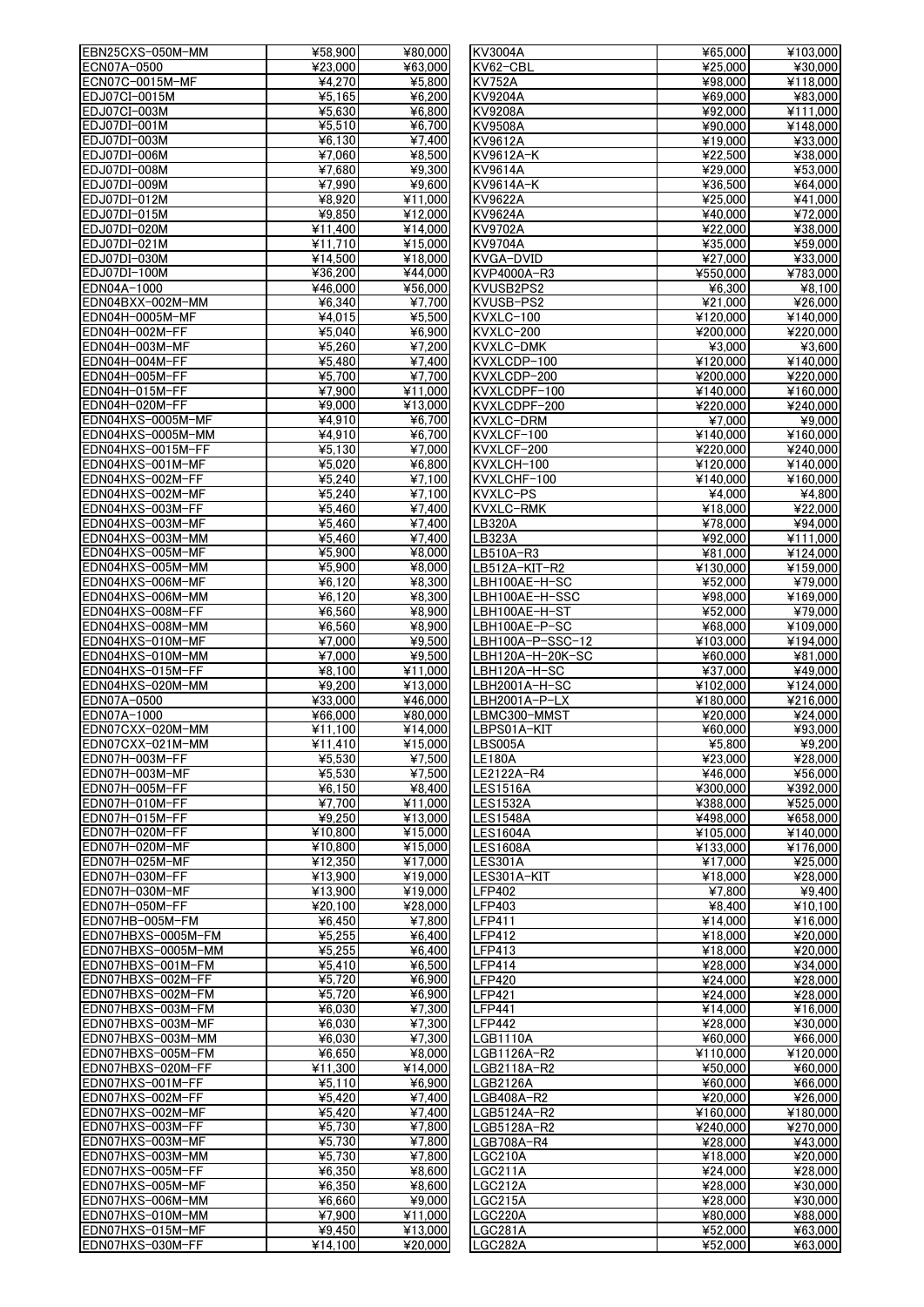| EDN12A-050M         | ¥22.000                      | ¥27,000                     | LGC300A-R2             | ¥36,000                     | ¥53,000                      |
|---------------------|------------------------------|-----------------------------|------------------------|-----------------------------|------------------------------|
|                     |                              |                             |                        |                             |                              |
| EDN12A-090M         | ¥39.600                      | ¥48,000                     | LGC5200A               | ¥63,000                     | ¥76,000                      |
| EDN12A-1000         | ¥86,000                      | ¥104,000                    | LGC5200-PS             | ¥6.000                      | ¥14,000                      |
| EDN12BXX-005M-MM    | ¥9.100                       | ¥11,000                     | <b>LGC5400A</b>        | ¥65,200                     | $\frac{1}{489,000}$          |
| EDN12BXX-015M-MF    | ¥13,500                      | ¥17,000                     | LGT616A-JP             | ¥30,000                     | ¥60,000                      |
| EDN12DCXS-025M-FM   | ¥16,000                      | ¥20,000                     | LHC013A-R4             | ¥32.000                     | ¥40,000                      |
| EDN12H-0005M-MF     | 45.320                       | ¥6,400                      | LHC018A-AC-R2          | ¥60.000                     | ¥124,000                     |
| EDN12H-001M-MF      | 45.540                       | ¥6,700                      | LHC210A                | ¥10,000                     | ¥12,000                      |
| EDN12H-002M-MF      | ¥5,980                       | ¥7,200                      | LHC211A                | ¥10.000                     | ¥12,000                      |
| EDN12H-005M-MF      | ¥7,300                       | ¥8,800                      | LHC212A                | ¥10,000                     | ¥12,000                      |
|                     |                              |                             |                        |                             |                              |
| EDN12H-006M-MF      | ¥7,740                       | ¥9,300                      | LHGC-RACK              | ¥25,000                     | ¥35,000                      |
| EDN12H-010M-FF      | ¥9.500                       | ¥12,000                     | LHGC-RACK-PS-L         | ¥11,500                     | ¥14,000                      |
| EDN12H-010M-MF      | ¥9.500                       | ¥12,000                     | LHGC-RACK-PS-R         | ¥11,500                     | ¥14,000                      |
| EDN12H-015M-MF      | ¥11,700                      | ¥15,000                     | LIC023A-R3             | ¥58,000                     | ¥70,000                      |
| EDN12H-020M-MF      | $\overline{4}13,900$         | ¥17,000                     | LIG1014A               | $\overline{41}13,000$       | ¥138,000                     |
| EDN12H-022M-MF      | ¥14,780                      | ¥18,000                     | LIG401A                | ¥60,000                     | ¥66,000                      |
| EDN12H-030M-MF      | ¥18,300                      | ¥22,000                     | LMC100A-SC-R3          | ¥63,000                     | ¥76,000                      |
| EDN12HB-001M-FM     | ¥5,840                       | ¥7,100                      | LMC11012A-R2           | ¥205,000                    | ¥279,000                     |
| EDN12HBXS-001M-MM   |                              | ¥7,300                      | <b>LMC210A</b>         |                             |                              |
|                     | ¥6,040                       |                             |                        | ¥36,000                     | ¥57,000                      |
| EDN12HBXS-002M-FM   | ¥6,480                       | ¥7,800                      | LMC211A-MM             | $\overline{$492,000}$       | $\frac{1}{11,000}$           |
| EDN12HBXS-012M-FM   | ¥10,880                      | ¥14,000                     | LMC212A-MM-R3          | ¥46,000                     | ¥56,000                      |
| EDN12HXS-0005M-MM   | ¥5.520                       | ¥6.700                      | LMC212A-MM-SC-R2       | ¥46,000                     | $\overline{\text{458}}$ ,000 |
| EDN12HXS-005M-FF    | ¥7.500                       | ¥9,000                      | LMC270A-SM-20K-SC      | ¥48,000                     | ¥76,000                      |
| EDN12HXS-005M-MF    | ¥7.500                       | ¥9,000                      | <b>LMC4004A</b>        | ¥66,000                     | ¥103,000                     |
| EDN12HXS-010M-MF    | ¥9.700                       | $\overline{\text{¥}12,000}$ | LMC402A                | ¥26,000                     | ¥42,000                      |
| EDN12HXS-015M-MF    | ¥11,900                      | ¥15,000                     | LMC404A                | 436,000                     | ¥54,000                      |
| EDN12HXS-020M-MF    | $\overline{\text{4}}$ 14,100 | ¥17,000                     | LP50-RD-25PK           | ¥5,600                      | ¥8.100                       |
| EDN12HXS-020M-MM    |                              | ¥17,000                     | LPB1308A-R2            | ¥50.000                     |                              |
|                     | ¥14.100                      |                             |                        |                             | ¥65,000                      |
| EDN12HXS-025M-MM    | ¥16,300                      | ¥20,000                     | LPB3010A               | ¥98,000                     | ¥119,000                     |
| EDN12HXS-030M-MF    | ¥18,500                      | ¥23,000                     | LPB3052A               | ¥348,000                    | ¥421.000                     |
| EDN12HXS-030M-MM    | ¥18,500                      | ¥23,000                     | LPBG724A-JP            | ¥130,000                    | ¥215,000                     |
| EDN12HXS-035M-MM    | ¥20,700                      | ¥25,000                     | LPJ001A-T-R2           | ¥20,400                     | ¥25,000                      |
| EDN12HXW-030M-FF    | ¥18,800                      | ¥23,000                     | LPJ008A-T-R2           | ¥73,000                     | ¥104,000                     |
| EDN12HXX-010M-MF    | ¥10.100                      | ¥13,000                     | LPJ016A-T-R2           | ¥112,000                    | ¥166,000                     |
| EDN12HXX-015M-MF    | ¥12,300                      | ¥16,000                     | LPR1111                | ¥16.000                     | ¥20,000                      |
| EDN12HXX-020M-MF    | ¥14,500                      | ¥18,000                     | <b>LSP421</b>          | ¥38,000                     | ¥42,000                      |
|                     |                              |                             |                        |                             |                              |
| EDN25A-010M         | 48,100                       | ¥9,800                      | <b>LSP422</b>          | $\overline{$458,000}$       | ¥64,000                      |
| EDN25A-020M         | ¥16,200                      | ¥20,000                     | <b>LSP441</b>          | ¥38,000                     | ¥42,000                      |
| EDN25B-005M-MM      | ¥13,250                      | ¥16,000                     | <b>LSP442</b>          | ¥58,000                     | ¥64,000                      |
| EDN25C-026M-MM      | ¥27,960                      | ¥34,000                     | <b>LSP443</b>          | ¥48,000                     | ¥54,000                      |
| EDN25C-028M-MM      | ¥29,580                      | ¥36,000                     | MCX-G2-CTRL-24         | オープン                        | オープン                         |
| EDN25C-040M-MF      | ¥39,300                      | ¥48,000                     | MCX-S9-DEC             | オープン                        | オープン                         |
| EDNJ04HGXS-0005M-FM | 48,410                       | ¥11,000                     | MCX-S9D-ENC            | オープン                        | オープン                         |
| EDNJ04HGXS-002M-FM  | $\overline{48,740}$          | $\overline{4}11,000$        | MCX-S9-ENC             | オープン                        | オープン                         |
| EDNJ04HGXS-003M-FM  | ¥8,960                       | ¥12,000                     | $\overline{MD650A-13}$ | ¥210.000                    | ¥300,000                     |
| EDNJ04HGXS-005M-FM  | ¥9.400                       | ¥14,000                     | MD650A-85              | ¥92,000                     | ¥132,000                     |
| EDNJ07HGXS-005M-FM  |                              |                             |                        |                             |                              |
|                     | ¥10.050                      | ¥15,000                     | ME475A-R2              | ¥63,000                     | ¥100.000                     |
| EFN110-002M-SCSC    | ¥2,200                       | ¥2,700                      | ME660A-MSC             | ¥46,000                     | ¥64,000                      |
| EFN110-003M-LCLC    | 43.100                       | ¥3,800                      | ME721A-F-R3            | $\overline{\text{¥}19,000}$ | ¥23,000                      |
| EFN110-003M-SCSC    | ¥2,300                       | ¥2,800                      | ME800A-R4              | ¥36,000                     | ¥44,000                      |
| EFN110-005M-LCLC    | $\overline{$43.500}$         | ¥4.200                      | NBSALL8                | ¥200.000                    | ¥240.000                     |
| EFN110-005M-SCSC    | ¥2,600                       | ¥3,200                      | NBSALL8MGR             | ¥250,000                    | ¥300.000                     |
| EFN310-001M-LCLC    | ¥3,200                       | ¥3,900                      | PI125A-R2              | ¥17,000                     | ¥22,000                      |
| EFN310-001M-SCLC    | ¥2,800                       | ¥3,400                      | PL-AB-BK-25PAK         | ¥7.500                      | ¥9,000                       |
| EFN310-001M-SCSC    | ¥2,300                       | ¥2.800                      | PL-AB-RD-25PAK         | ¥7,500                      | ¥9.000                       |
| EFN310-001M-STST    | 42.500                       | ¥3,000                      | PS1002-R2              | 44.200                      |                              |
|                     |                              |                             |                        |                             | ¥6,600                       |
| EFN310-002M-LCLC    | ¥3,300                       | ¥4,000                      | PS1003-R2              | ¥4,600                      | ¥6,500                       |
| EFN310-002M-SCLC    | ¥2,900                       | ¥3,500                      | PS5000-R2              | ¥37,000                     | ¥47,000                      |
| EFN310-002M-SCSC    | 42,400                       | ¥2,900                      | PS5001                 | ¥11,000                     | ¥14,000                      |
| EFN310-003M-LCLC    | ¥3,500                       | ¥4,200                      | <b>RMK2004</b>         | ¥8,500                      | ¥16,000                      |
| EFN310-003M-SCLC    | 43,000                       | ¥3,600                      | <b>SM260A</b>          | ¥110,000                    | ¥132,000                     |
| EFN310-003M-SCSC    | ¥2,500                       | ¥3,000                      | SM261A-CARD            | ¥53,000                     | $\frac{1}{464,000}$          |
| EFN310-003M-STSC    | ¥2,800                       | ¥3,400                      | <b>SM262A</b>          | ¥120,000                    | ¥169,000                     |
| EFN310-005M-LCLC    | ¥3,700                       | ¥4,500                      | <b>SM269A</b>          | ¥72,000                     | $\overline{487,000}$         |
| EFN310-005M-SCLC    | ¥3,200                       | ¥3,900                      | SM279A-BLNK            | ¥2,600                      | ¥3,200                       |
| EFN310-005M-SCSC    | 42.800                       | ¥3,400                      | SM961A-PS              | ¥18,000                     | ¥22,000                      |
|                     |                              |                             |                        |                             |                              |
| EFN310-010M-LCLC    | ¥4,300                       | ¥5,200                      | SP340A-R3              | ¥23,000                     | ¥32,000                      |
| EFN310-010M-SCLC    | 43.800                       | ¥4.600                      | SP361A-R2              | ¥12,000                     | ¥15,000                      |
| EFN310-010M-SCSC    | ¥3,300                       | ¥4,000                      | <b>SP427A</b>          | ¥67,000                     | ¥81,000                      |
| EFN310-010M-STLC    | ¥3,900                       | ¥4,700                      | SP512A-R3              | ¥20,000                     | ¥24,000                      |
| EFN310-015M-LCLC    | ¥4.800                       | ¥5,800                      | <b>SW1030A</b>         | ¥38,000                     | ¥58,000                      |
| EFN310-015M-SCSC    | ¥3,900                       | ¥4,700                      | SW1031A                | ¥50,000                     | ¥73,000                      |
| EFN310-020M-LCLC    | ¥5,400                       | ¥6,500                      | <b>SW1032A</b>         | ¥64,000                     | ¥93,000                      |
| EFN310-020M-SCLC    | ¥4,900                       | $\overline{$45,900}$        | <b>SW1040A</b>         | ¥82,000                     | ¥99,000                      |
| EFN310-020M-SCSC    | 44.500                       | ¥5.400                      | <b>SW1041A</b>         | ¥110,000                    | ¥132,000                     |
| EFN310-030M-LCLC    | ¥6.400                       | ¥7,700                      | <b>SW1046A</b>         | ¥110,000                    | ¥132,000                     |
|                     |                              |                             |                        |                             |                              |
| EFNT010-001M-LCLC   | ¥3,000                       | ¥3,600                      | <b>SW1047A</b>         | ¥78,000                     | ¥94,000                      |
| EFNT010-001M-SCLC   | ¥2.600                       | ¥3,200                      | <b>SWJ1000A</b>        | ¥30,000                     | ¥36,000                      |
| EFNT010-001M-SCSC   | ¥2,200                       | ¥2,700                      | SWJ-100A               | ¥23,000                     | ¥28,000                      |
| EFNT010-001M-STLC   | 42.500                       | ¥3,000                      | TL073A-R4              | ¥11.000                     | ¥15,000                      |
| EFNT010-001M-STSC   | ¥2,100                       | ¥2,600                      | TL074A-R4              | ¥17,000                     | ¥21,000                      |
| EFNT010-001M-STST   | ¥2,100                       | ¥2,600                      | TL601A-R2              | ¥68,000                     | ¥115.000                     |
|                     |                              |                             |                        |                             |                              |